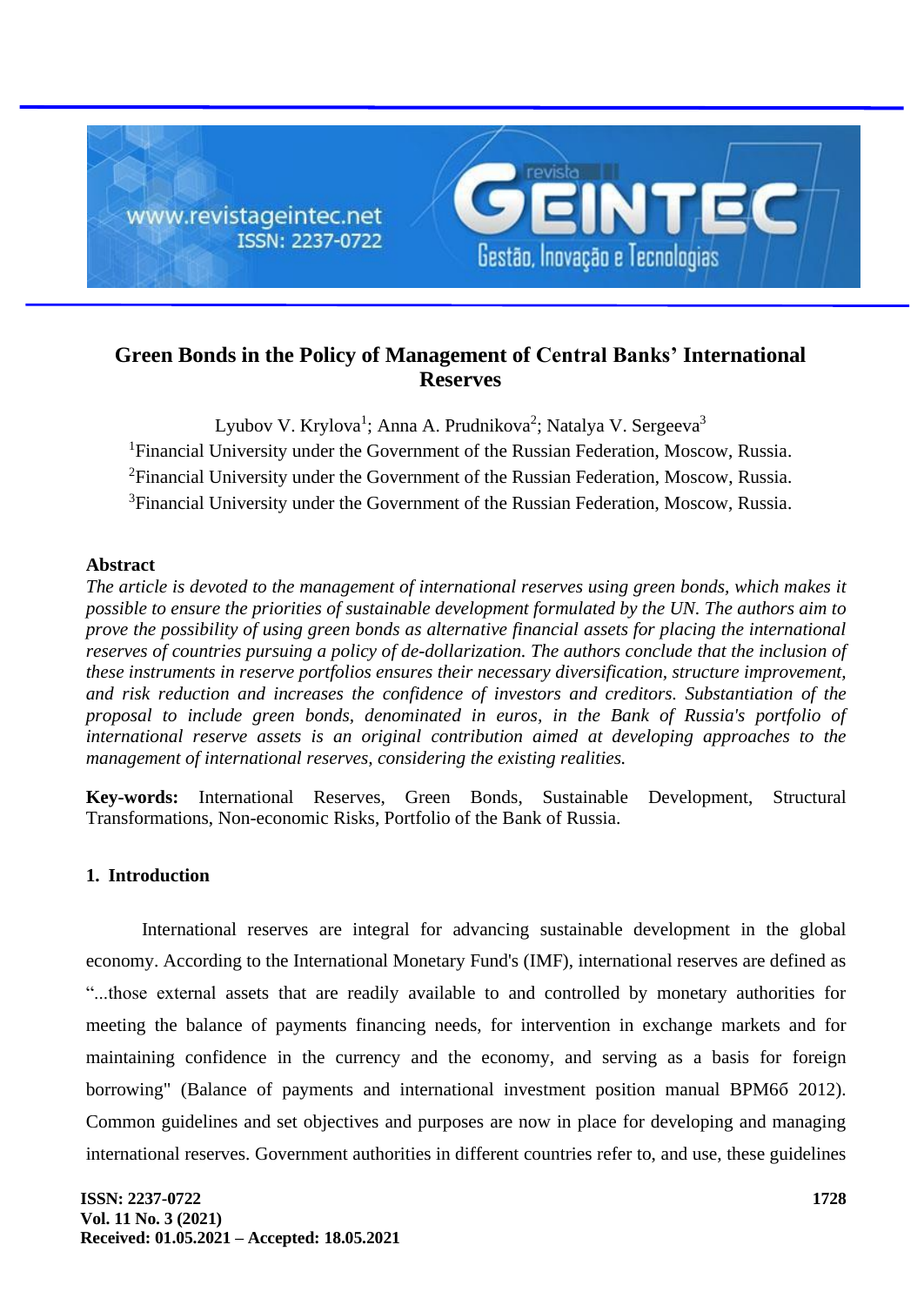in accordance with the national specifics. The currency composition of international reserves generally reflects the composition of international currency liquidity in the context of the undoubted prevalence of the US dollar. However, intensifying pressures in global economic relations require changes to be made to these guidelines, as international reserves appear a major factor for maintaining national economic security.

#### **2. Methods**

The main priorities in managing reserve assets include liquidity, conservation, and returns on these assets, as stipulated by usage directions. Economic literature outlines seven use directions: conducting international payments for goods and services required by the country (specifically amid limited access to financing sources); conducting currency interventions, securing external borrowing and servicing external debt; mitigating external vulnerability and countering shocks during crises and amid limited access to borrowings; ensuring trust among international creditors and investors, supporting the country's monetary policy and national currency; investing and earning income (Borio et al., 2008).

Different motivations and priorities guide international reserve management in different countries as national objectives may vary. E. g., the accumulation and spending of international reserves in developing countries and emerging markets is closely associated with global market conditions and objectives of macroeconomic and financial stabilisation. The transaction motive often prevails, which implies the use of reserves to influence the national currency exchange rate and the conditions in the domestic forex market via currency interventions (Borio, Galati, Heath, 2008). This group of countries currently accounts for approximately two-thirds of the total foreign exchange reserves in the world, which reflects not only the motive to pursue stabilisation effects but is also a side effect of currency rate regulation by the monetary authorities in export-oriented economies. They also typically have a major currency component in the composition of international reserves, with the significant prevalence of the US dollar and dollar-denominated financial instruments (Krylova, 2020, p. 113).

Developed countries do not need large international reserves, and their reserve composition notably includes major proportions of monetary gold and the component of reserve position at the IMF, which reflects the international status of the leading currencies. The prevalent motive in international reserve management in this group of countries is the motive of caution, associated with maintaining confidence among international investors and protection against extraordinary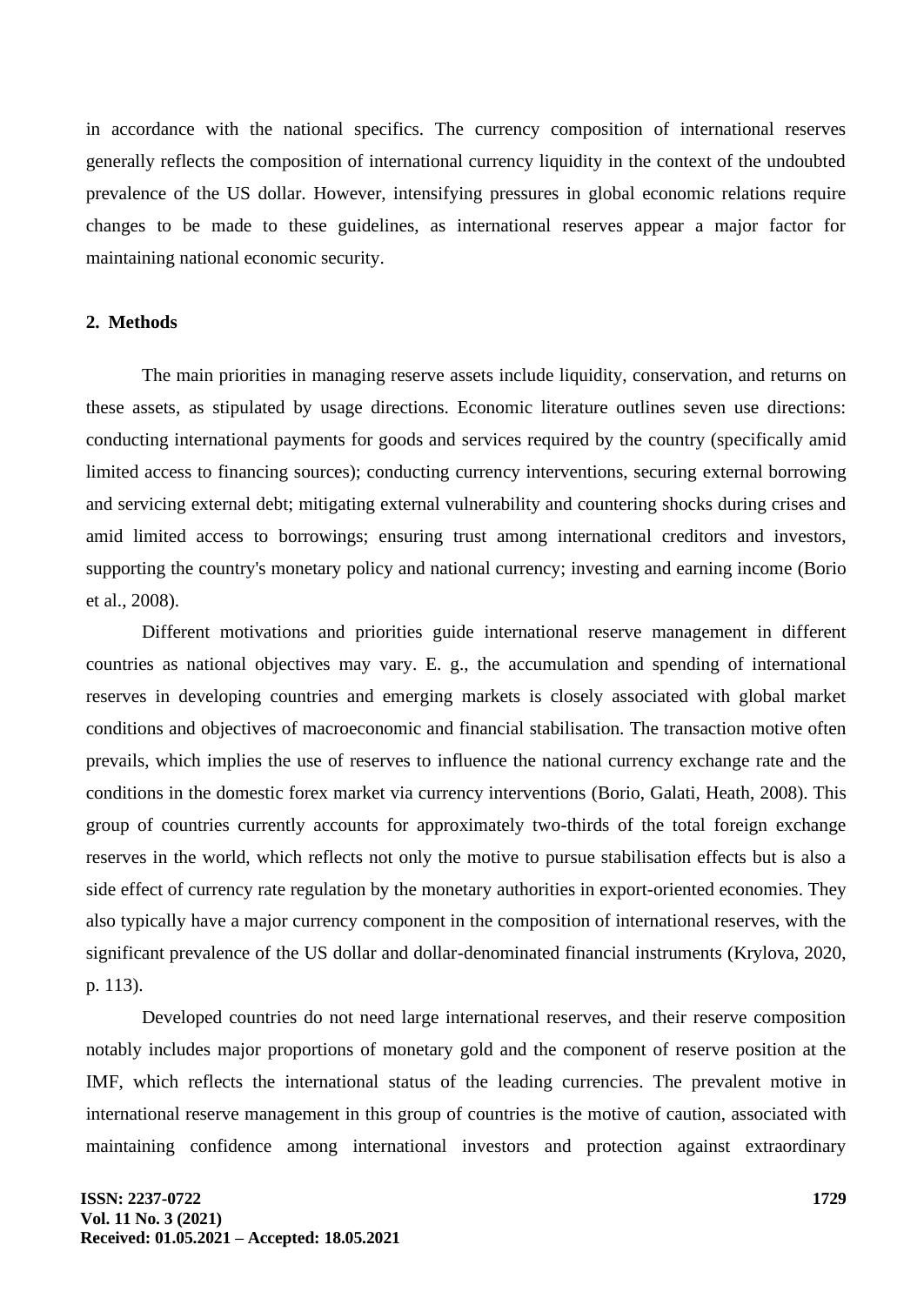circumstances. The priorities, in this case, would be ensuring reserve conservation and incomebearing investment opportunities. Return targeting assumes special importance if sovereign funds are part of international reserves.

Researchers note that focusing on returns in the triad of objectives of international reserve management has gained momentum recently, specifically with the expansion of the class of assets used for the investment of reserves and inclusion of higher-risk assets in reserve portfolios (Borio et al., 2008, p. 2).

Another reason for this transformation in the international reserve structure was the need to mitigate non-economic risks amid intensified international pressures. The need to protect national interests meant that international reserve managers must add a focus on political risks to the triad of reserve policy objectives and it also led to the search for new financial assets for the investment of reserves.

The global crisis caused by the Covid-19 pandemic provided further stimulus to review the guiding principles of international reserve management, as it uncovered the risks and instability of the global economy driven by the concept of globalisation and dominance of the US dollar.

Given the potential risks of expanded sanctions-related pressures, freezing of dollar assets of the Russian Federation and disconnection from the SWIFT system, the Bank of Russia is taking steps to cardinally change the policy of international reserve management. The regulator's language regarding foreign exchange assets as part of international reserve management now includes the term "non-economic" risks and this focus on this category has led to a change in the structure of international reserves. The Bank of Russia has built up gold purchases as an extraordinary reserve asset and has intently worked to bring down the share of dollar instruments by building up investments in the euro and the yuan. As a result, the share of monetary gold in the reserves rose to 20.8% (2020) from 14.2% (2017) and the relative weight of the US dollar was down in 2018 to 22.7% from 44%. That said, while globally the euro accounts for approximately 20% of the total foreign exchange reserves, its share in the portfolio of foreign exchange of the Bank of Russia stood at 31.7%.

However, holdings in the euro and euro-denominated assets have negative returns as a result of the interest rate policies conducted by the ECB. One more factor to take into account for the Bank of Russia in structuring the currency composition of the reserve portfolio is the statutory share of the US dollar set for the investment of the liquid component of the National Wealth Fund managed by the Bank of Russia. Accordingly, as per the latest available data on 31.03.2020, the dollar accounted for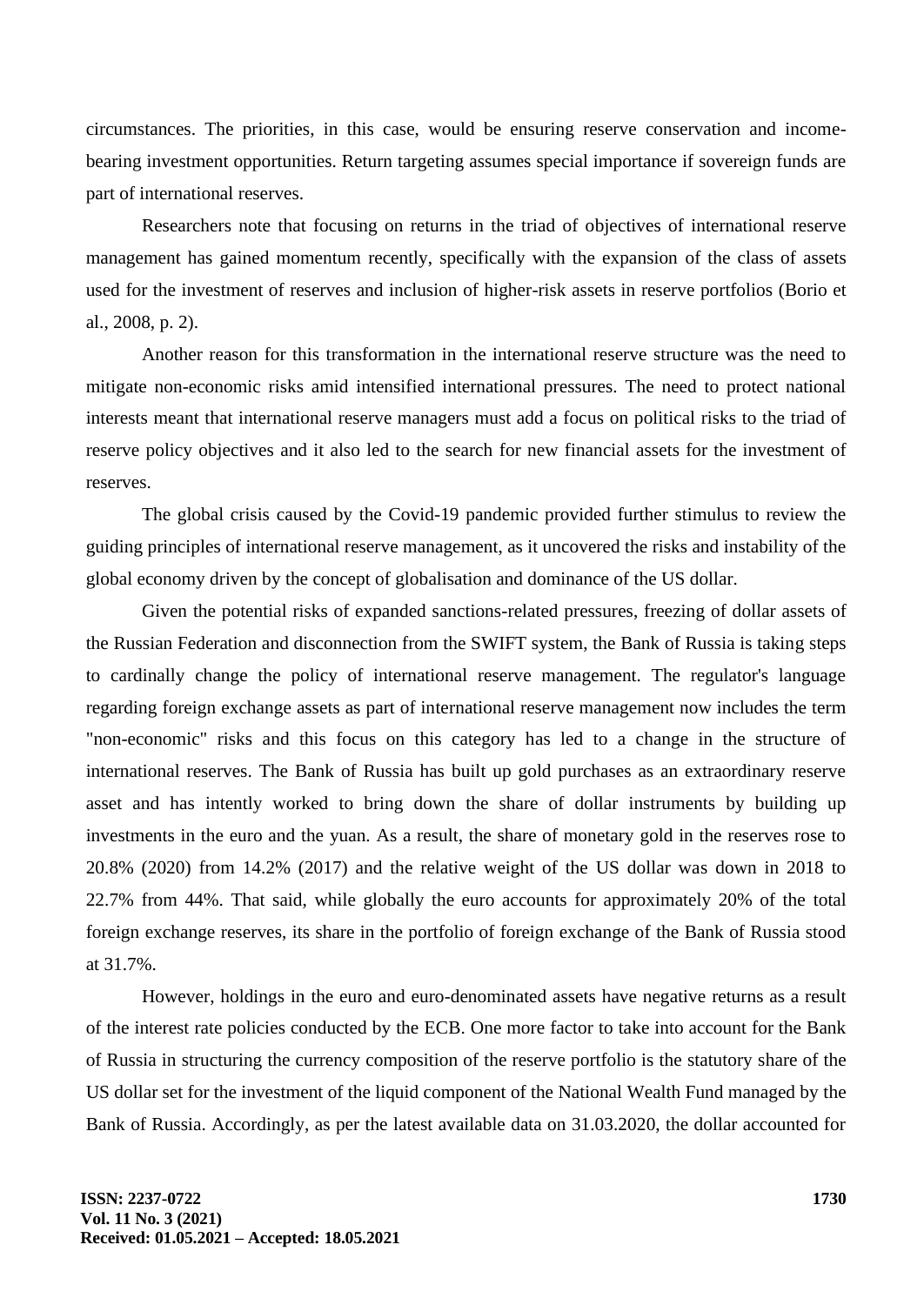30.3% and the euro, for 23.7% of the Bank of Russia holdings of gold and foreign exchange assets (Bank of Russia, 2020a).

This overreliance on the US dollar in the global economy raises concerns not only for Russian monetary authorities but the global community as a whole. This has stimulated active efforts to find alternative reserve assets. One example of potentially suitable assets for the investment of reserves is Green bonds.

These instruments are relatively new and exotic for the financial market, as they emerged in the early 2010ies. Until 2013, the market had been rather weak at approximately \$3 billion in total. Though, it began to develop rapidly and had reached \$579 billion by 2018 (Global Landscape of Climate Finance, 2019).

Green bonds are fixed-income instruments issued to provide stable financing of projects that have environmental benefits. The first Green bonds were issued by the International Bank of Reconstruction and Development (IBRD), the European Investment Bank (EIB), regional and national development banks and funds (2007-2008). Today, Green bonds are used to attract funds to finance projects in renewable energy and energy efficiency and support carbon-neutral transportation and water management.

According to the Climate Bonds Initiative, global Green bond issuance in 2019 equalled \$258.9 billion (vs. \$171.2 billion in 2018). The biggest issuing countries in 2019 were the USA (\$51.3 billion), China (\$31.3 billion), and France (\$30.1 billion) (Climate Bonds Initiative, 2019).

Over the past five years, the global market of Green bonds rose by 20 times. The global Green bond market continues to develop through the diversification of financial products, leadership of issuing financial corporations, and building up its share in developing countries. The growing demand for sustainability-focused financial products and advances into the market of sovereign issuers underscore the significant potential for further growth in the segment.

Using Green bonds as financial assets for the investment of reserves could help diversify the reserve portfolio of the Bank of Russia and reduce the reliance on the US dollar. In 2019, almost half of the total Green bond issuance in the world was euro-denominated. This euro-dominated path of this market reflects both the strength of eurozone-based issuers and also wide adoption of the eurodenominated choices among issuers in other jurisdictions, as well. In 2019, the latter accounted for almost 30% of the total euro-denominated Green bonds (The international role of the euro, 2020). Partial investment of international reserves in Green bonds issued outside the eurozone helps to address the problem of losses on conventional euro-denominated financial instruments. This also provides the opportunity to reduce the share of reserves held in the US dollar in line with the target,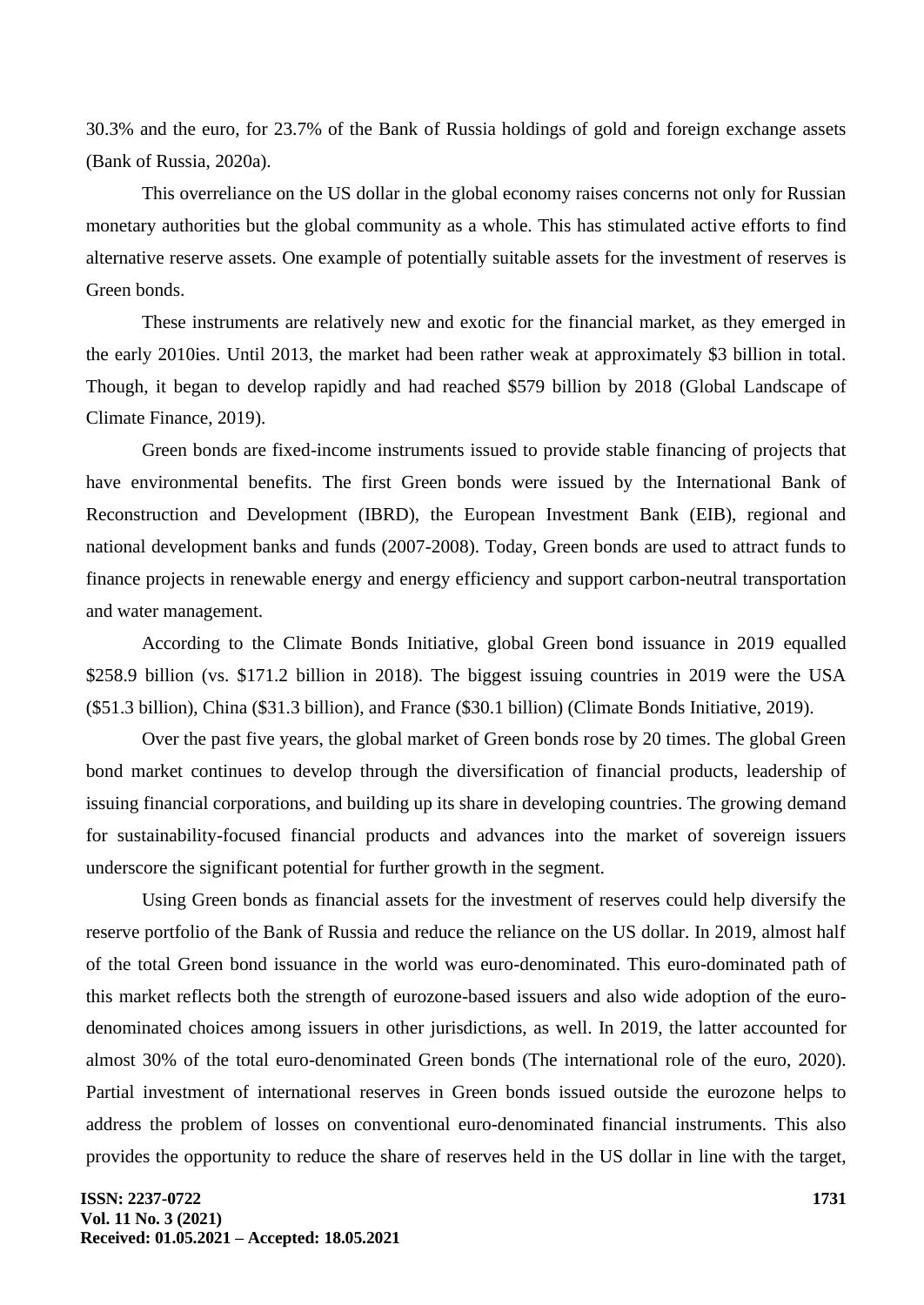which helps to protect foreign exchange assets of the Bank of Russia against further sanctions-related moves on the part of the USA.

A significant support factor for these financial instruments as potentially acceptable for the investment of reserves is the interest shown by major supranational and international financial institutions and development banks in sustainable development, socially responsible investment, and active engagement in Green bond issuance.

E. g., in 2016, the International Finance Corporation issued a first-of-its-kind, five-year bond called the Forests Bond, raising a total of \$152 million to finance the UN's "green projects" (Forest bond presentation, 2016).

The Bank for International Settlements (BIS) launched a fund for green bond investments by central banks. Responding to a growing demand for climate-friendly investments among official institutions and the global community, the BIS's initiative helps central banks to incorporate environmental sustainability objectives into the management of their reserves. The fund belongs to the BIS Investment Pool. Eligible bonds have a minimum rating of A- and comply with the International Capital Market Association's Green Bond Principles and/or the Climate Bond Standard published by the Climate Bonds Initiative (Bank of Russia (2020b). Presumably, Green bonds with a similar profile can be suitable for investing international reserves.

The Covid-19 pandemic brought the risks of a reduction of funding for environmental efforts and environmental investment in the context of social distancing requirements, wide-ranging measures adopted by the governments to support the affected industries and protectionist policies, which came as a test for the global market of Green bonds. However, between January and March this year, price declines in the Green bond market were within the limits of the downside in the conventional securities market. Despite the pandemic, this financial instrument of the green economy has continued its advance. According to Moody's Analytics report for 2019, banks issued \$121.8 billion in green, social, and sustainability bonds, a 41% increase from the previous year. Sustainability-related and environmental project financing is continuing to grow. Moody's also expected the issuance level of such bonds could exceed \$400 billion in 2020 (Moody's Analytics, 2019).

### **3. Results**

An analysis of Green bonds in terms of their safety, liquidity, and returns and their potential as financial assets for the investment of reserves suggests the following ideas.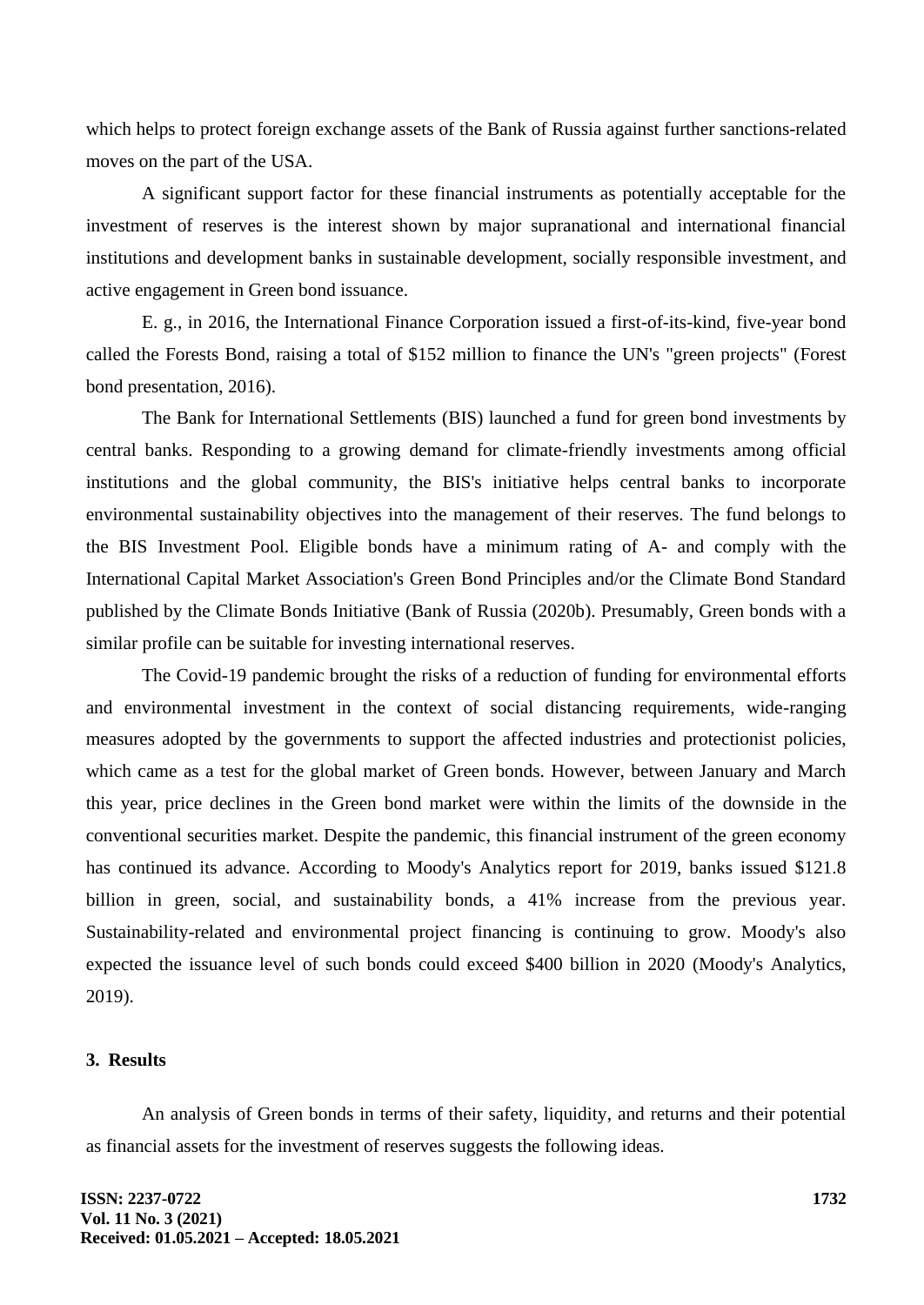Green bonds meet the criteria of safety and return to serve as financial assets for the investment of international reserves. Though, liquidity stemming from the market size is limited. Meanwhile, incorporating Green bonds in the portfolios of financial assets used for the investment of international reserves brings better diversification by improving the structure and cutting down the risks.

Quality Green bonds with ratings above BBB+ constituted approximately 65% of new issuance, which is in line with the structure of the conventional bond market. An analysis of returns for 2014-2019 showed that dollar-denominated Green bonds rendered an average monthly return of 0.26%, vs. 0.24% for conventional instruments with comparable ratings of safety (Fender et al., 2019).

A comparison of returns on conventional and green financial instruments confirms there are no additional risks involved when the latter are used for managing international reserves.

The idea is confirmed by other research, as well. Equity and bonds of ESG-focused companies (Environmental, social and corporate governance) are more safe compared to conventional financial instruments, a report by Morgan Stanley has shown following a study of 1.8 thousand American mutual funds. According to their data, green financial instruments between March and September 2020 outperformed traditional ones by 3.9%. The trend is confirmed for a longer period: in 2019, ESG-funds outperformed their traditional peers by a median of 2.8 percentage points, while the risks were lower for green investments (Sustainable Reality…, 2019).

Green companies are better prepared for uncertainty and show a stronger focus on the future. Meanwhile, many investors believe that in environmental projects, resources are more likely to be managed and used more efficiently. That said, companies issuing Green bonds are more flexible and often more capable of coping with change and have a positive image in the global market, which reduces the volatility of such bonds in various market shocks (Mudretsov, Prudnikova, 2020, p. 36).

Liquidity parameters of financial instruments depend on the available supply and diversity and affect the level of transaction costs. Despite rapid growth in the global market of Green bonds, dollar- and euro-denominated instruments in total only represent 6.5% of the global foreign exchange reserves. Despite the consistently overbooked initial offerings of Green bonds and limited turnover in the secondary market in 2018 – 2019 signaling strong demand exceeding supply, these instruments are available in limited quantities. Transactions with Green bonds prove to be more costly compared to conventional bonds as can be seen from the analysis of buy-sell spreads (Fender et al., 2019).

Even with their limited liquidity and availability, Green bonds can be considered as alternative financial assets for the investment of international reserves. Central banks show interest in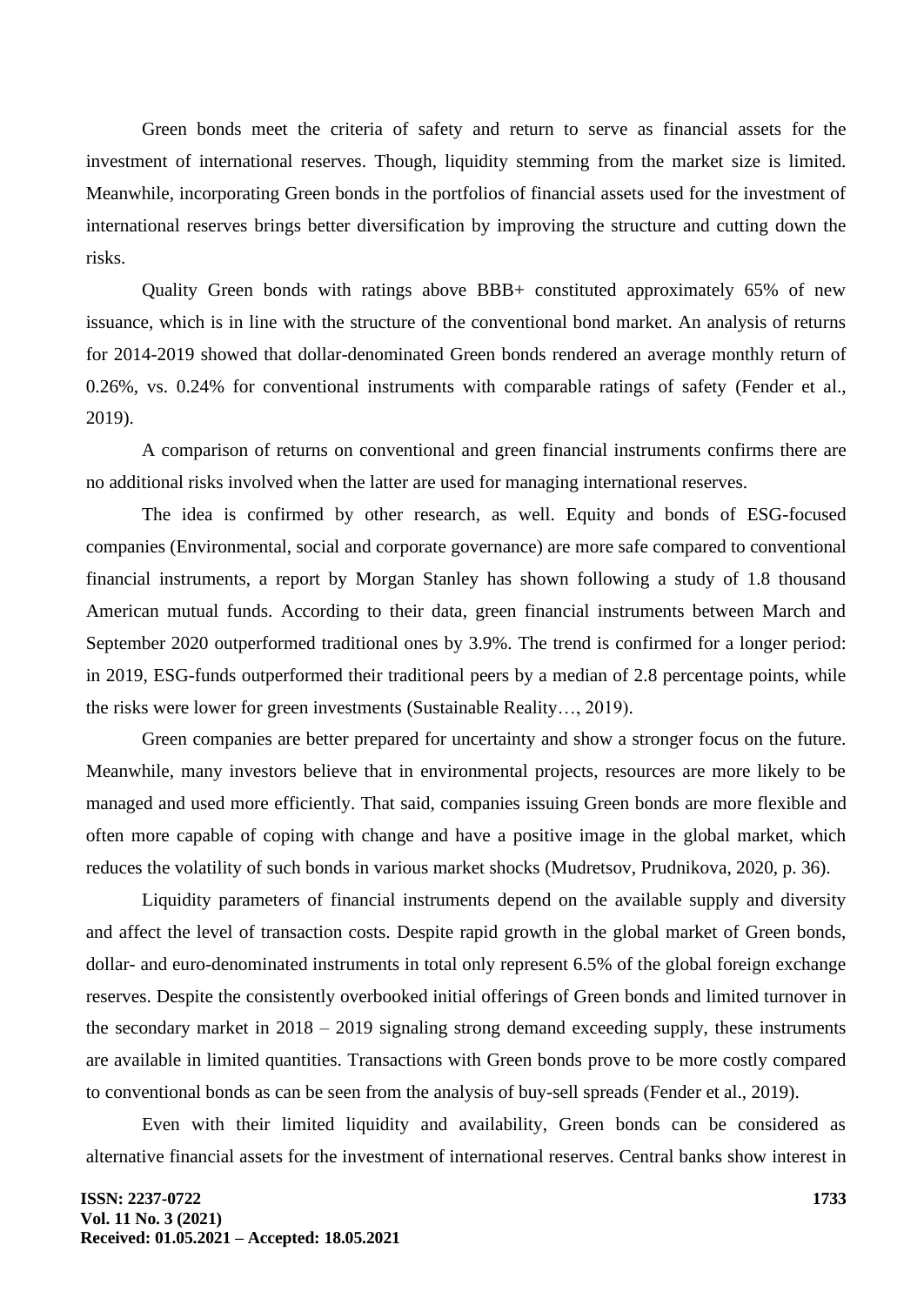incorporating sustainability goals into their international reserve management policies. The logic of development of the concept of international reserves is shifting from a triad of objectives toward a tetrad including also the objective of sustainable development. Sustainability as a target should be balanced with the objectives of liquidity, stability and returns. The adoption of Green bonds into reserve portfolios provides the benefits of diversification compared to portfolios of conventional bonds.

This logic is reinforced, particularly, by the recent launch of the Network of Central Banks and Supervisors for Greening the Financial System (NGFS) of about 40 central banks, supervisory authorities, and international financial organisations joining forces for coordinated efforts to mitigate the negative consequences of climate change and their effects on the global financial system. The issues of climate risks and their effects on the stability of the financial sector and global sustainable development are a key concern of central banks in different countries. The use of Green bonds and incorporating sustainability objectives into international reserve management policies can become an important strategic line in the greenisation of the financial system.

Central banks have two main options to adopt Green bonds in their asset portfolios, i. e., via the direct or indirect incorporation of new objectives and instruments in their reserve policies.

Direct integration would require a formal specification of sustainability as one of the objectives of central banks' reserve policies. This would require the introduction of statutory changes in legislation governing the operation of the central bank and in its charter. Currently, central banks and currency regulators are not prepared for that.

Indirect integration would mean incorporating environmental sustainability objectives and Green bonds in the traditional international foreign exchange reserve policies under the current mandate of the Central Bank. Such a move would imply an indirect recognition of the effects of environmental and climate-related risks on performance under the existing objectives of central banks' international reserve management policies. Strong demand for Green bonds from global investors provides stimulus for central banks to adopt Green bonds for their foreign exchange reserves as a tool to build investor confidence in the country. A decision on changing the structure of reserve portfolios to increase the share of assets less vulnerable to potential long-term losses caused by climate risks is in line with the traditional purpose of international reserves. That said, central banks holding sizable foreign exchange reserves would be more likely to use unconventional financial assets, such as Green bonds.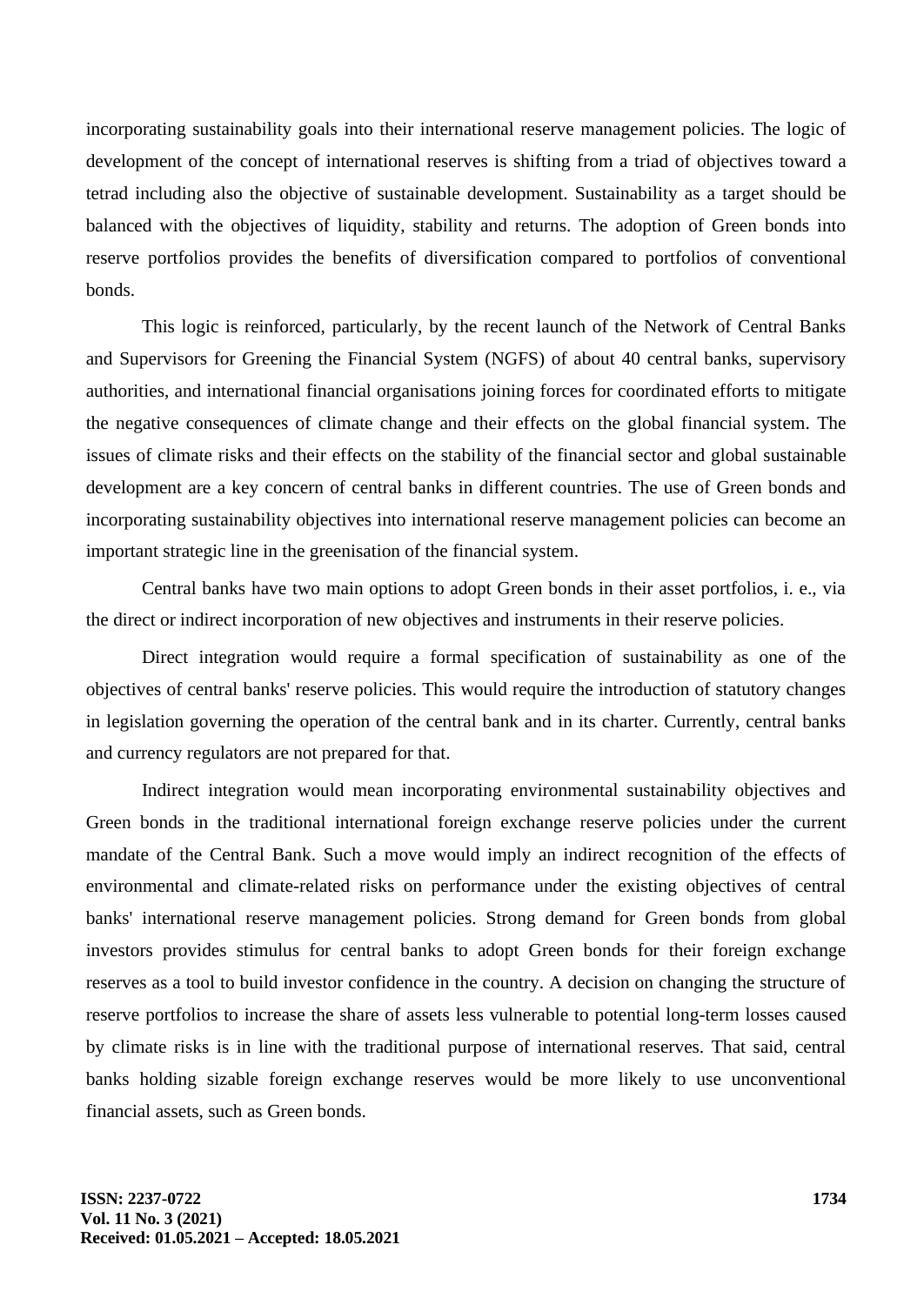#### **4. Conclusion**

The emergence and rapid growth of new segments in capital markets shape the window of opportunity for wider use of global currencies other than the US dollar. While the euro is already a key currency in the market of Green bonds, central banks get a chance to pursue currency diversification of international reserve portfolios to cut down on dollar instruments and reduce the reliance on the US dollar.

Partial investment of international reserves in Green bonds by the Bank of Russia can contribute to the diversification of the reserve portfolio amid sanctions-related restrictions and noneconomic risks.

Global economic recovery after the crisis caused by COVID-19 would follow the green path, as many countries have already stated, including Germany, South Korea, Japan, and others. The EU is willing to spend 1 trillion euros to rebuild industries and cities in line with sustainability technologies. In China, the Standing Committee of the Central Political Bureau adopted a new infrastructure initiative. The plan envisages investing \$1.4 trillion over six years to finance efforts in renewable energy, electric vehicles, and railway transport.

In the context of global uncertainty, most governments and corporations were forced to temporarily adjust the directions of development, but in the long run, the priorities will be reinstated and the vector toward the green economy and responsible investment will become even stronger. The potential of the global market of Green bonds, their liquidity, and availability suggest that central banks may soon include them in their reserve asset portfolios.

## **References**

Balance of payments and international investment position manual BPM6. (2012). Washington, https://www.imf.org/external/pubs/ft/bop/2007/bopman6.htm

Bank of Russia. (2020a). http://www.cbr.ru/analytics/exchange-gold-report

Bank of Russia. (2020b). Impact of Climate Risks and Sustainable Development of the Financial Sector of the Russian Federation.

https://www.cbr.ru/Content/Document/File/108263/Consultation\_Paper\_200608.pdf

Borio, C., Ebbesen, G., Galati, G., Heath, A. (2008). *FX reserve management: elements of a framework.* BIS Papers; 38, Basel, Switzerland. https://www.bis.org/publ/bppdf/bispap38.pdf

Borio, C., Galati, G., Heath, A. (2008). *FX reserve management: Trends and Challenges.* BIS Papers: Basel, Switzerland. https://www.bis.org/publ/bppdf/bispap40.pdf